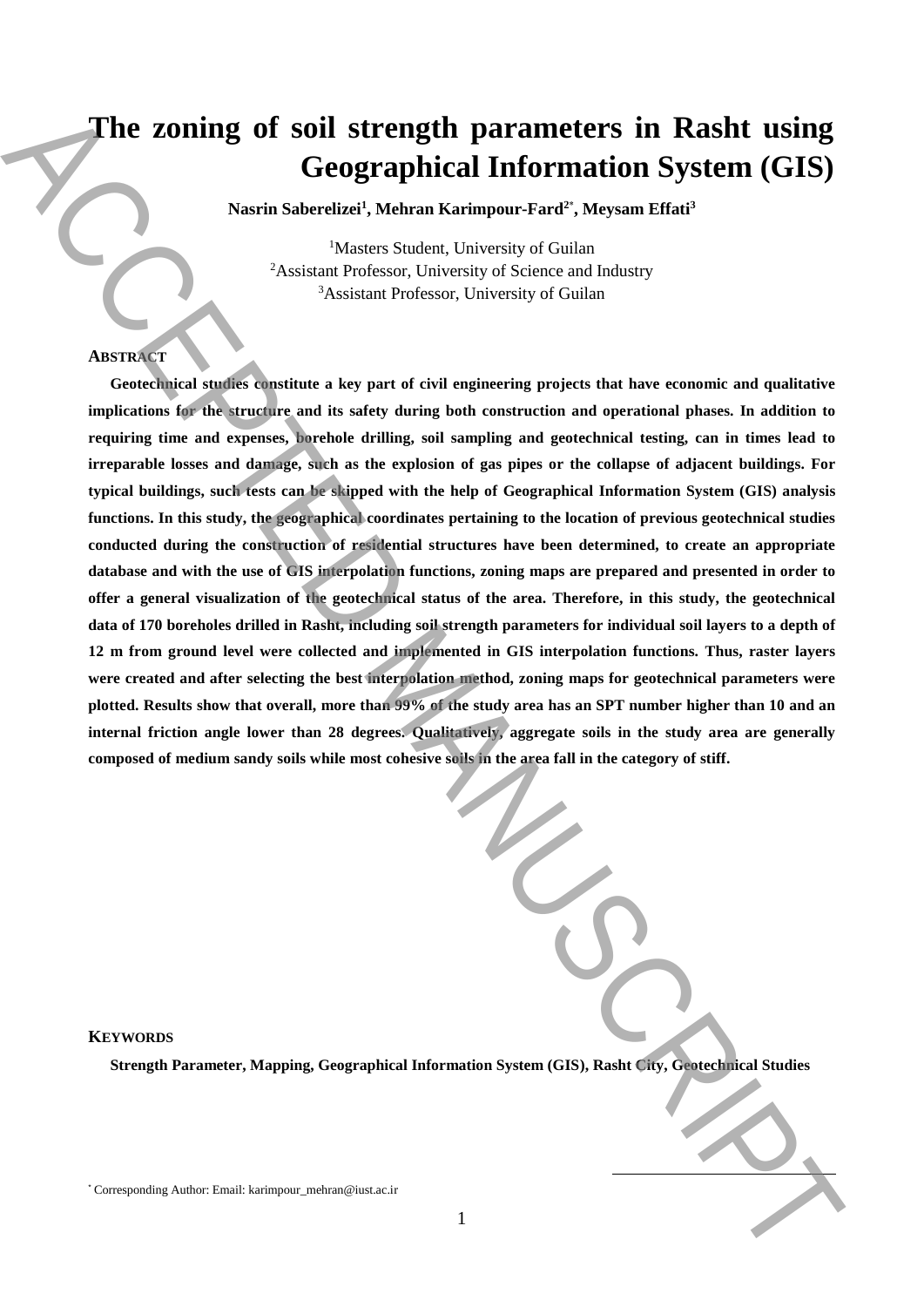### **1. Introduction**

Geotechnical zoning maps are important tools in sustainable urban development. In order to reduce the costs associated with geotechnical studies and provide an appropriate estimate of soil strength, Al-Ani (2014) used GIS<sup>1</sup> interpolation functions to zone Australia's Surfers Paradise soil based on its SPT<sup>2</sup> [1]. Kadkhodazadeh and Rahnamarad (2015) prepared zoning maps for the shear strength of the Nehbandan city soil. Results showed that the internal friction angle of the city soil increases from south to north and the soils have low shear strength parameters [2]. Sharma and Shaffi (2016) used GIS to evaluate Guwahati city's soil. A database was prepared using the geotechnical data of the city's subsurface soil and the SPT number, shear wave velocity and groundwater level of the city were zoned in the form of GIS-based maps for preliminary soil evaluation [3]. Razmyar and Ismaili (2017) carried out a geotechnical zoning of the east and west of Tehran. in this study. Results showed that the soil type in these areas is coarse and the internal friction angle of the soil ranges between 30 and 37°. The coarsegrained soil of this region falls in the category of medium and dense soil [4]. In this research, zoning is carried out for the following soil parameters for the soil in the city of Rasht: SPT number, internal friction angle, shear wave velocity, liquid limit and plastic limit. Maps are prepared for depths of 2, 4, 10, 8 and 12 m. **Figure 2.** Research of  $\theta$  and  $\theta$  and  $\theta$  and  $\theta$  and  $\theta$  and  $\theta$  and  $\theta$  and  $\theta$  and  $\theta$  and  $\theta$  and  $\theta$  and  $\theta$  and  $\theta$  and  $\theta$  and  $\theta$  and  $\theta$  and  $\theta$  and  $\theta$  and  $\theta$  and  $\theta$  and  $\theta$  and  $\theta$  and

### **2. Study area**

The city of Rasht is located at 49° 35′ 45″ L and 37° 16′ 30′′ N of the Greenwich meridian and its area is about 10240 hectares.

#### **3. Method**

In this study, data has been collected from public and private companies, the Guilan Construction Engineering Organization, the country's geotechnical studies databank, the city's pipeline reports, available information from Rasht pumping station and municipal sewage construction as well as building construction projects.

In this study, the IDW method has been used. In the IDW<sup>3</sup> method, the values of unknown points are estimated by averaging the values of nearby known points. Each of the points in the calculation has a weight. The smaller the distance from the known point to the unknown point, the higher its weight value is,

**.** 

while on the other hand, the greater the distance, the smaller is the effect of this known point on the estimation and averaging of the unknown point. [5]. Figure 1 shows the study area and the location of the sampling.



**Figure 1. Study area and location of samples**

#### **4. Results and discussion**

The cross-validation method has been used to determine the best interpolation method. Figures 2 and 3 present the SPT and the internal friction angle zoning maps of the soil at a depth of 8 m respectively.







<sup>&</sup>lt;sup>1</sup> Geographical Information System

<sup>2</sup> Standard Penetration Test

<sup>3</sup> Inverse Distance Weighted